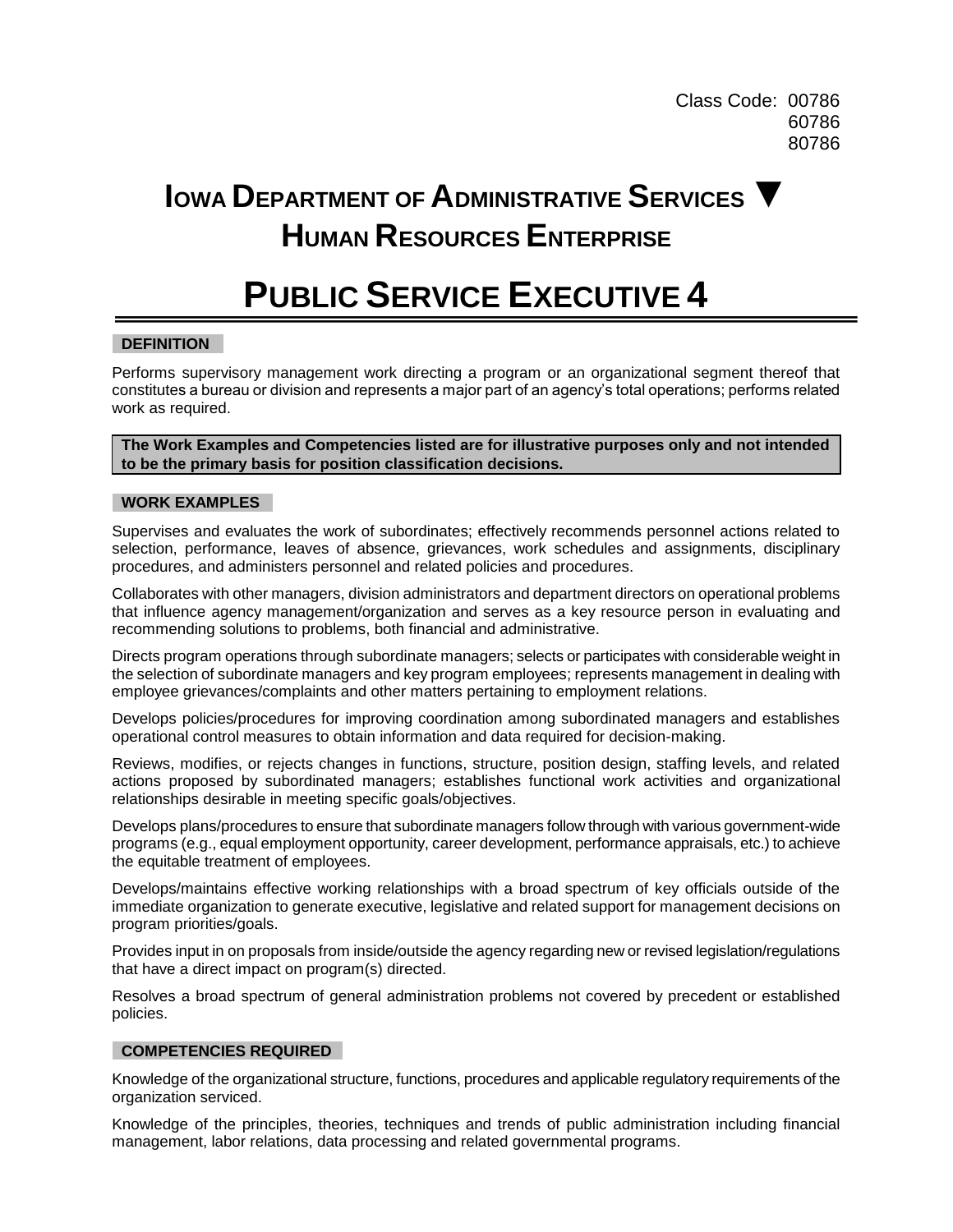PUBLIC SERVICE EXECUTIVE 4 ■ Class Code: 00786/60786/80786

Knowledge of source materials and guidelines which can be used to resolve problems encountered not covered by precedent action.

Ability to deal effectively with persons representing widely divergent backgrounds, interests and points of view.

Ability to establish program objectives or performance goals and to assess progress toward their achievement.

Ability to coordinate and integrate the work activities of diverse unit managers.

Ability to analyze organizational and operational problems and develop timely and economical solutions.

Ability to represent the activity both within and outside the organization and to gain support for the agency's program goals.

Displays high standards of ethical conduct. Exhibits honesty and integrity while refraining from theft-related, dishonest or unethical behavior.

Works and communicates with internal and external clients and customers to meet their needs in a polite, courteous, and cooperative manner. Committed to quality service.

Displays a high level of initiative, effort and commitment towards completing assignments efficiently. Works with minimal supervision. Demonstrates responsible behavior and attention to detail.

Responds appropriately to supervision. Follows policy and cooperates with supervisors.

Aligns behavior with the needs, priorities and goals of the organization.

Encourages and facilitates cooperation, pride, trust, and group identity. Fosters commitment and team spirit.

Expresses information to individuals or groups effectively, taking into account the audience and nature of the information. Listens to others and responds appropriately.

#### **EDUCATION, EXPERIENCE, AND SPECIAL REQUIREMENTS**

Graduation from an accredited four year college or university and experience equal to six years of full-time progressively responsible management oriented work in a recognized administrative support area, e.g., finance, personnel, engineering, law, regulation, human resource management, data processing, program research or evaluation;

OR

an equivalent combination of education and experience substituting the equivalent of one year of full-time work experience as above for each thirty semester hours of the required education to a maximum substitution of four years;

OR

graduation from the Iowa Certified Public Manager Program may substitute for one year of education or one year of experience;

OR

substitution of eighteen semester or equivalent hours of graduate level coursework in a management oriented curriculum, e.g., Public or Business Administration for each year of the required experience to a maximum substitution of two years;

OR

substitution of twenty-four (semester or equivalent) hours of graduate level coursework in a special program curriculum, e.g., Social Work, Law, Education, Engineering, etc., for each year of the required experience to a maximum substitution of two years;

OR

employees with current continuous experience in the state executive branch that includes the experience equal to one year of full-time work as a Public Service Executive 3 or comparable management level position;